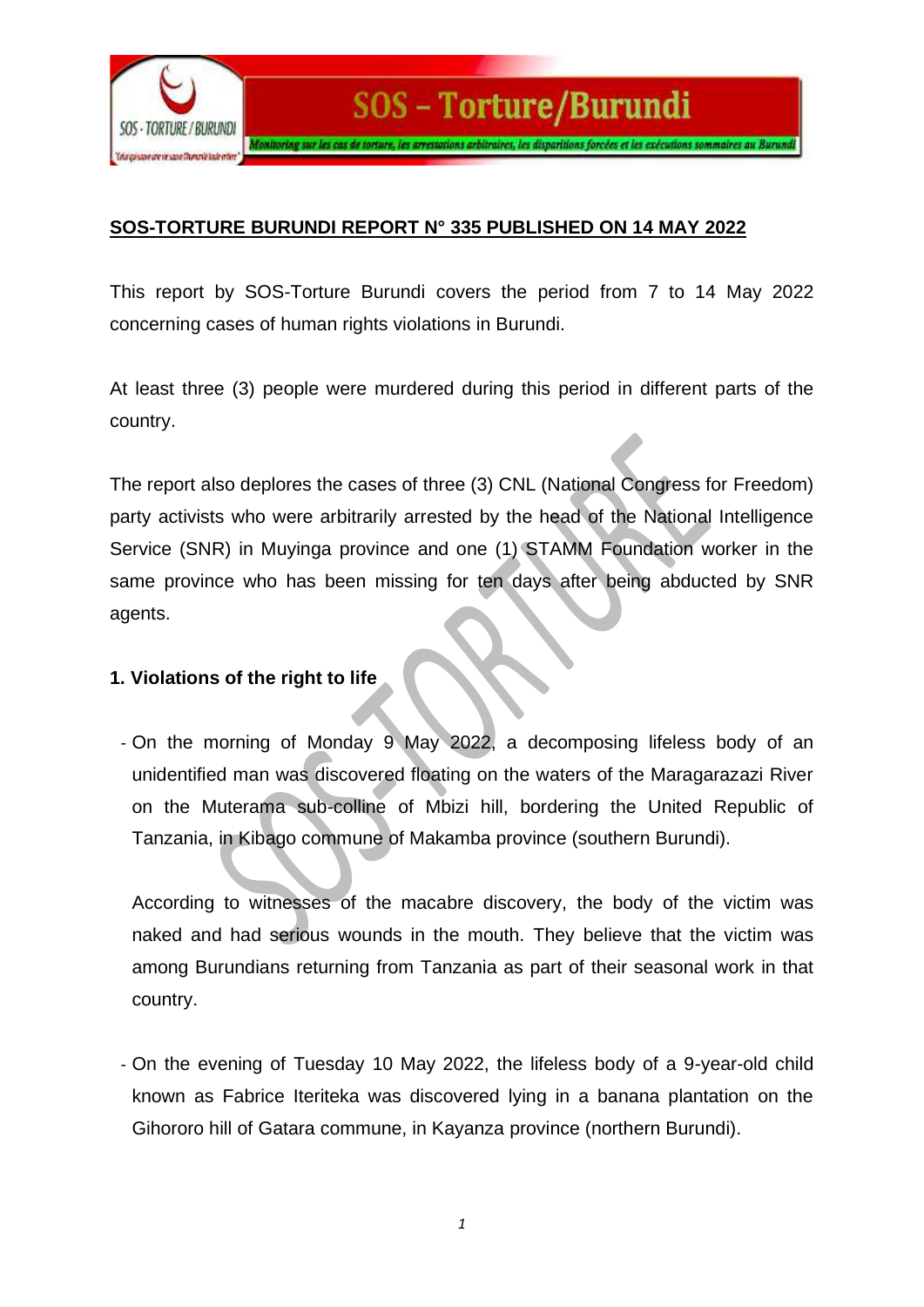

According to witnesses to the gruesome discovery, Fabrice Iteriteka was killed by strangulation by people who had not yet been identified while his mother was away at a cherry coffee washing station near their home.

- On the morning of Thursday 12 May 2022, the lifeless body of a woman named Aline Ndayikomeyamashi was found on the Gasenyi hill, in Kigwati II quarter of Buganda commune, in Cibitoke province (north-western Burundi).

According to witnesses, the body of Aline Ndayikomeyamashi, a mother of two and a small-scale sweet potato trader, was discovered by farmers on their way to their fields. They say that the woman was first raped by her killers before being murdered.

According to the same source, the victim's remains were taken to Cibitoke hospital for autopsy.

## **2. Violations of the right to liberty: arbitrary arrests and detentions**

- On Saturday 7 May 2022, three CNL (National Congress for Freedom) party activists were arbitrarily arrested in different locations in the capital of Muyinga province (north-east Burundi) and taken by the head of the National Intelligence Service (SNR) in this province, police colonel Félix Havyarimana, to an unknown destination.

According to witnesses, the first two CNL activists, Evariste Hakizimana and Cyriaque Rwasa, were arrested on Saturday afternoon as they were returning from their services. Evariste Hakizimana, who had been repatriated from Tanzania since November last year, was arrested at his home in the Kinyota quarter in the capital of Muyinga province, while Cyriaque Rwasa, a teacher at the Kaze Kibondo basic school in the Rugari zone of the same province, was arrested on his way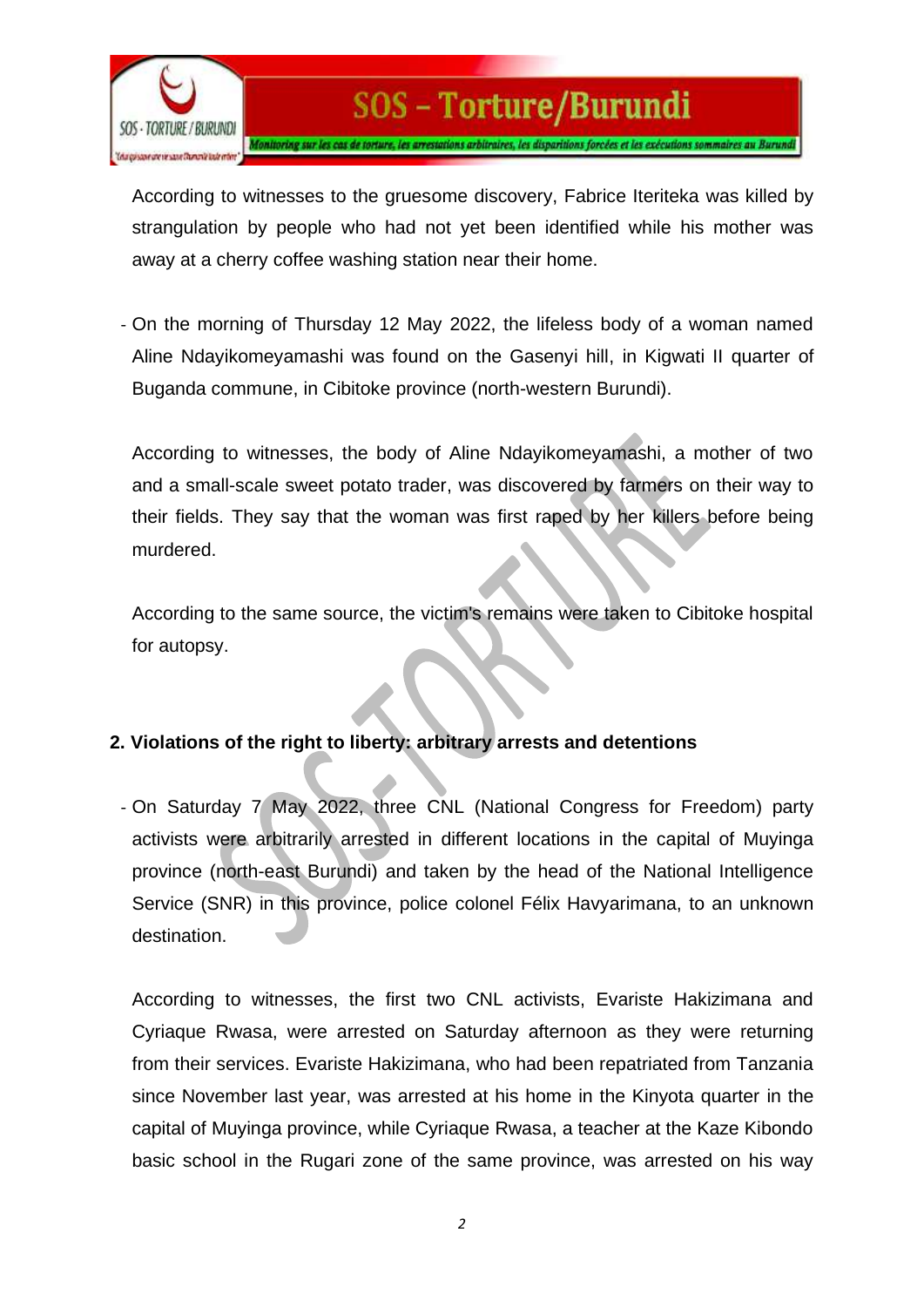

home in Muyinga town. The third CNL activist, Dieudonné Nibaruta, the party's provincial ideology and propaganda officer, was arrested at his home in the Swahili quarter around 11 p.m.

The same sources said that all three CNL activists were arrested without a warrant or summons by the same SNR official in Muyinga and that they were taken away in his service vehicle with the registration number E0535A to an unknown destination.

SOS-Torture Burundi denounces the recurrent human rights violations committed by SNR agents with total impunity and with the support or acquiescence of the public authorities.

## **3. Cases of abduction or enforced disappearance**

- Claver Kantungeko, an inhabitant of the Kinyami neighbourhood in the capital of Ngozi province (northern Burundi), has been missing for ten days after being abducted by SNR agents in Ngozi.

According to witnesses, Claver Kantungeko, an agent of the STAMM Foundation in Ngozi, was arrested on 2 May 2022 by SNR agents led by Pascal Ciza and taken to an unknown destination.

According to the same source, Claver Kantungeko's wife, Perpétue Nizigiyimana, went the next day to the SNR office in Ngozi to inquire about her husband's fate but, curiously, instead of granting her request, she was in turn arrested and transferred the same day to the judicial police cell in Ngozi, after being accused without proof of being involved in her husband's disappearance.

SOS-Torture Burundi deplores the flagrant violations of human rights by agents of the National Intelligence Service (SNR) which are always endorsed by the